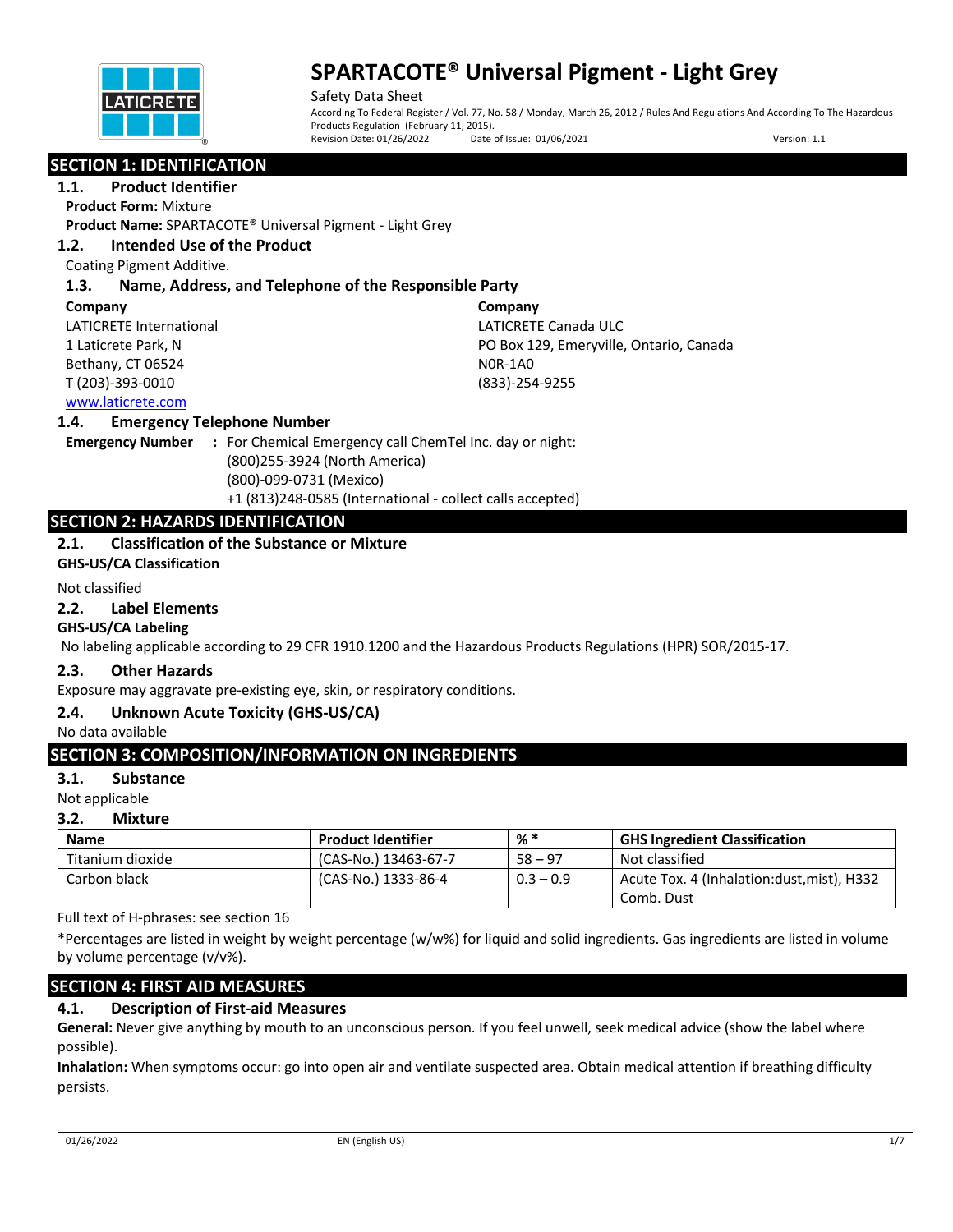### Safety Data Sheet

According To Federal Register / Vol. 77, No. 58 / Monday, March 26, 2012 / Rules And Regulations And According To The Hazardous Products Regulation (February 11, 2015).

**Skin Contact:** Remove contaminated clothing. Drench affected area with water for at least 5 minutes. Obtain medical attention if irritation develops or persists.

**Eye Contact:** Rinse cautiously with water for at least 5 minutes. Remove contact lenses, if present and easy to do. Continue rinsing. Obtain medical attention if irritation develops or persists.

**Ingestion:** Rinse mouth. Do NOT induce vomiting. Obtain medical attention.

## **4.2. Most Important Symptoms and Effects Both Acute and Delayed**

**General:** Not expected to present a significant hazard under anticipated conditions of normal use.

**Inhalation:** Prolonged exposure may cause irritation.

**Skin Contact:** Prolonged exposure may cause skin irritation.

**Eye Contact:** May cause slight irritation to eyes.

**Ingestion:** Ingestion may cause adverse effects.

**Chronic Symptoms:** None expected under normal conditions of use. However, titanium dioxide and carbon black are dissolved in liquid and are likely not to become airborne. Thus, the hazards usually associated are not applicable to this product.

## **4.3. Indication of Any Immediate Medical Attention and Special Treatment Needed**

If exposed or concerned, get medical advice and attention. If medical advice is needed, have product container or label at hand.

## **SECTION 5: FIRE-FIGHTING MEASURES**

## **5.1. Extinguishing Media**

Suitable Extinguishing Media: Water spray, fog, carbon dioxide (CO<sub>2</sub>), alcohol-resistant foam, or dry chemical. **Unsuitable Extinguishing Media:** Do not use a heavy water stream. Use of heavy stream of water may spread fire.

### **5.2. Special Hazards Arising From the Substance or Mixture**

**Fire Hazard:** Not considered flammable but may burn at high temperatures.

**Explosion Hazard:** Product is not explosive.

**Reactivity:** Hazardous reactions will not occur under normal conditions.

#### **5.3. Advice for Firefighters**

**Precautionary Measures Fire:** Exercise caution when fighting any chemical fire.

**Firefighting Instructions:** Use water spray or fog for cooling exposed containers.

**Protection During Firefighting:** Do not enter fire area without proper protective equipment, including respiratory protection.

Hazardous Combustion Products: Metal oxide fumes. Carbon oxides (CO, CO<sub>2</sub>).

**Other Information:** Do not allow run-off from fire fighting to enter drains or water courses.

## **5.4. Reference to Other Sections**

#### Refer to Section 9 for flammability properties.

## **SECTION 6: ACCIDENTAL RELEASE MEASURES**

## **6.1. Personal Precautions, Protective Equipment and Emergency Procedures**

**General Measures:** Avoid breathing (vapor, mist, spray). Avoid prolonged contact with eyes, skin and clothing.

#### **6.1.1. For Non-Emergency Personnel**

**Protective Equipment:** Use appropriate personal protective equipment (PPE).

**Emergency Procedures:** Evacuate unnecessary personnel.

### **6.1.2. For Emergency Personnel**

**Protective Equipment:** Equip cleanup crew with proper protection.

**Emergency Procedures:** Upon arrival at the scene, a first responder is expected to recognize the presence of dangerous goods, protect oneself and the public, secure the area, and call for the assistance of trained personnel as soon as conditions permit. Ventilate area.

## **6.2. Environmental Precautions**

Prevent entry to sewers and public waters. Avoid release to the environment.

## **6.3. Methods and Materials for Containment and Cleaning Up**

**For Containment:** Contain any spills with dikes or absorbents to prevent migration and entry into sewers or streams.

**Methods for Cleaning Up:** Clean up spills immediately and dispose of waste safely. Transfer spilled material to a suitable container for disposal. Contact competent authorities after a spill. Avoid the use of Cellulose, Mineral, and Clay-Based absorbents.

#### **6.4. Reference to Other Sections**

See Section 8 for exposure controls and personal protection and Section 13 for disposal considerations.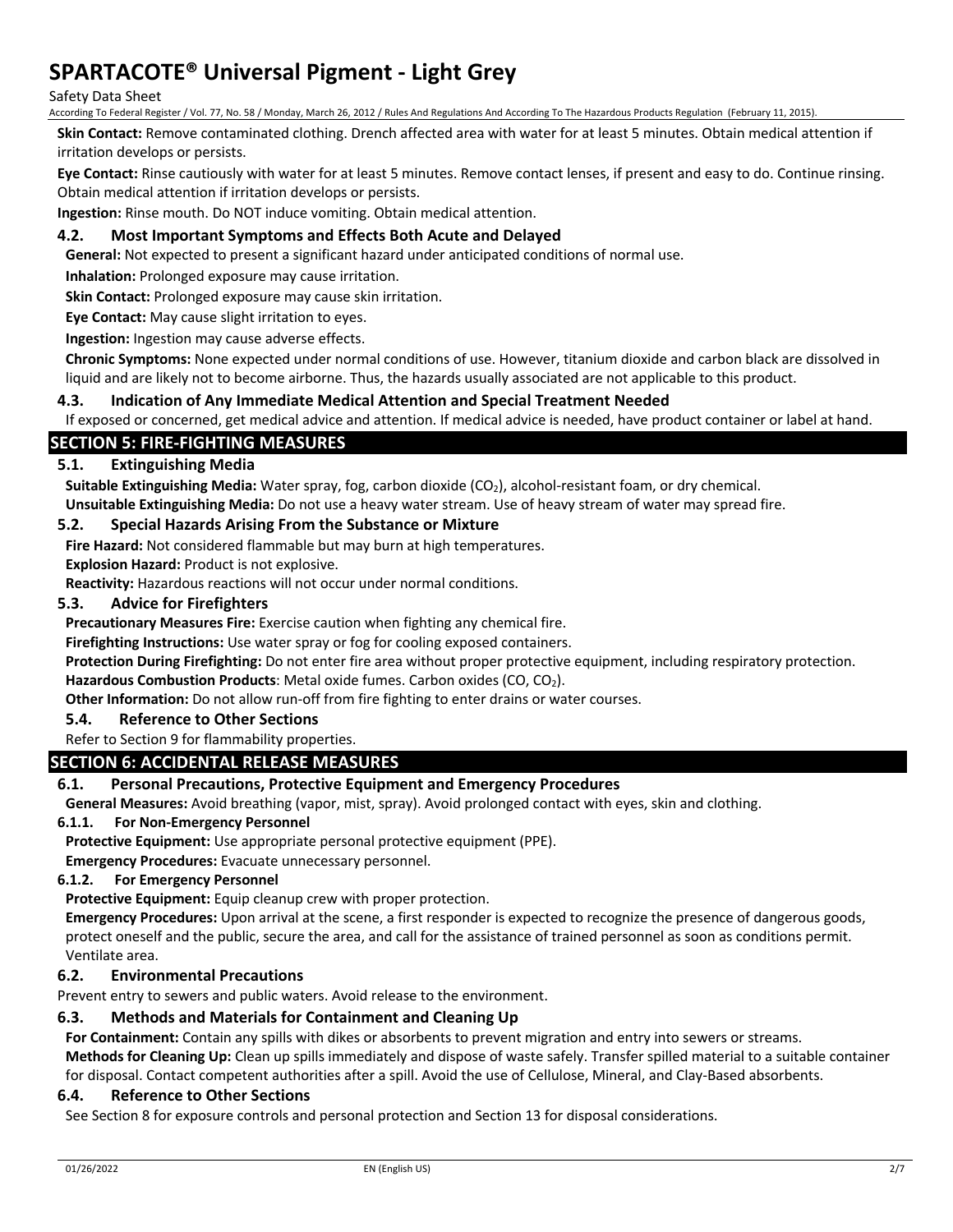Safety Data Sheet

According To Federal Register / Vol. 77, No. 58 / Monday, March 26, 2012 / Rules And Regulations And According To The Hazardous Products Regulation (February 11, 2015).

# **SECTION 7: HANDLING AND STORAGE**

# **7.1. Precautions for Safe Handling**

**Additional Hazards When Processed:** Iron oxide present in this product may become unstable at temperatures above 120°F (49°C) and slowly auto-oxide to Fe<sub>2</sub>O<sub>3</sub> to release additional heat which could be sufficient to cause combustible materials to ignite.

**Precautions for Safe Handling:** Wash hands and other exposed areas with mild soap and water before eating, drinking or smoking and when leaving work. Avoid breathing vapors, mist, spray. Avoid contact with skin, eyes and clothing.

**Hygiene Measures:** Handle in accordance with good industrial hygiene and safety procedures.

## **7.2. Conditions for Safe Storage, Including Any Incompatibilities**

**Technical Measures:** Comply with applicable regulations.

**Storage Conditions:** Keep container closed when not in use. Store in a dry, cool place. Keep/Store away from direct sunlight, extremely high or low temperatures and incompatible materials.

**Incompatible Materials:** Alkali metals. Strong acids, strong bases, strong oxidizers and reducing agents.

## **7.3. Specific End Use(s)**

Coating Pigment Additive.

# **SECTION 8: EXPOSURE CONTROLS/PERSONAL PROTECTION**

# **8.1. Control Parameters**

For substances listed in section 3 that are not listed here, there are no established exposure limits from the manufacturer, supplier, importer, or the appropriate advisory agency including: ACGIH (TLV), AIHA (WEEL), NIOSH (REL), OSHA (PEL), or Canadian provincial governments.

| Titanium dioxide (13463-67-7)      |                                      |                                                                  |  |  |
|------------------------------------|--------------------------------------|------------------------------------------------------------------|--|--|
| <b>USA ACGIH</b>                   | ACGIH TWA $(mg/m3)$                  | 10 mg/m <sup>3</sup>                                             |  |  |
| <b>USA ACGIH</b>                   | <b>ACGIH chemical category</b>       | Not Classifiable as a Human Carcinogen                           |  |  |
| <b>USA OSHA</b>                    | OSHA PEL (TWA) (mg/m <sup>3</sup> )  | 15 mg/m <sup>3</sup> (total dust)                                |  |  |
| <b>USA NIOSH</b>                   | NIOSH REL (TWA) (mg/m <sup>3</sup> ) | 2.4 mg/m <sup>3</sup> (CIB 63-fine)                              |  |  |
|                                    |                                      | 0.3 mg/m <sup>3</sup> (CIB 63-ultrafine, including engineered    |  |  |
|                                    |                                      | nanoscale)                                                       |  |  |
| <b>USA IDLH</b>                    | US IDLH $(mg/m3)$                    | 5000 mg/m <sup>3</sup>                                           |  |  |
| <b>Alberta</b>                     | OEL TWA (mg/m <sup>3</sup> )         | 10 mg/m $3$                                                      |  |  |
| <b>British Columbia</b>            | OEL TWA (mg/m <sup>3</sup> )         | 10 mg/m $3$ (total dust)                                         |  |  |
|                                    |                                      | 3 mg/m <sup>3</sup> (respirable fraction)                        |  |  |
| <b>Manitoba</b>                    | OEL TWA (mg/m <sup>3</sup> )         | $10 \text{ mg/m}^3$                                              |  |  |
| <b>New Brunswick</b>               | OEL TWA (mg/m <sup>3</sup> )         | 10 mg/m $3$                                                      |  |  |
| <b>Newfoundland &amp; Labrador</b> | OEL TWA (mg/m <sup>3</sup> )         | 10 mg/m $3$                                                      |  |  |
| <b>Nova Scotia</b>                 | OEL TWA (mg/m <sup>3</sup> )         | 10 mg/m $3$                                                      |  |  |
| <b>Nunavut</b>                     | OEL STEL (mg/m <sup>3</sup> )        | 20 mg/m $3$                                                      |  |  |
| <b>Nunavut</b>                     | OEL TWA (mg/m <sup>3</sup> )         | $10 \text{ mg/m}^3$                                              |  |  |
| <b>Northwest Territories</b>       | OEL STEL (mg/m <sup>3</sup> )        | 20 mg/m $3$                                                      |  |  |
| <b>Northwest Territories</b>       | OEL TWA (mg/m <sup>3</sup> )         | 10 mg/m $3$                                                      |  |  |
| Ontario                            | OEL TWA (mg/m <sup>3</sup> )         | $10 \text{ mg/m}^3$                                              |  |  |
| <b>Prince Edward Island</b>        | OEL TWA (mg/m <sup>3</sup> )         | 10 mg/m $3$                                                      |  |  |
| Québec                             | VEMP ( $mg/m3$ )                     | 10 mg/m <sup>3</sup> (containing no Asbestos and <1% Crystalline |  |  |
|                                    |                                      | silica-total dust)                                               |  |  |
| Saskatchewan                       | OEL STEL (mg/m <sup>3</sup> )        | 20 mg/m <sup>3</sup>                                             |  |  |
| Saskatchewan                       | OEL TWA (mg/m <sup>3</sup> )         | $10 \text{ mg/m}^3$                                              |  |  |
| Yukon                              | OEL STEL (mg/m <sup>3</sup> )        | 20 mg/m $3$                                                      |  |  |
| Yukon                              | OEL TWA (mg/m <sup>3</sup> )         | 30 mppcf                                                         |  |  |
|                                    |                                      | $10 \text{ mg/m}^3$                                              |  |  |
| Carbon black (1333-86-4)           |                                      |                                                                  |  |  |
| <b>USA ACGIH</b>                   | ACGIH TWA $(mg/m3)$                  | 3 mg/m <sup>3</sup> (inhalable particulate matter)               |  |  |
| <b>USA ACGIH</b>                   | <b>ACGIH chemical category</b>       | Confirmed Animal Carcinogen with Unknown Relevance to            |  |  |
|                                    |                                      | <b>Humans</b>                                                    |  |  |
| <b>USA OSHA</b>                    | OSHA PEL (TWA) (mg/m <sup>3</sup> )  | 3.5 mg/ $m3$                                                     |  |  |
| 01/26/2022                         | EN (English US)                      | 3/7                                                              |  |  |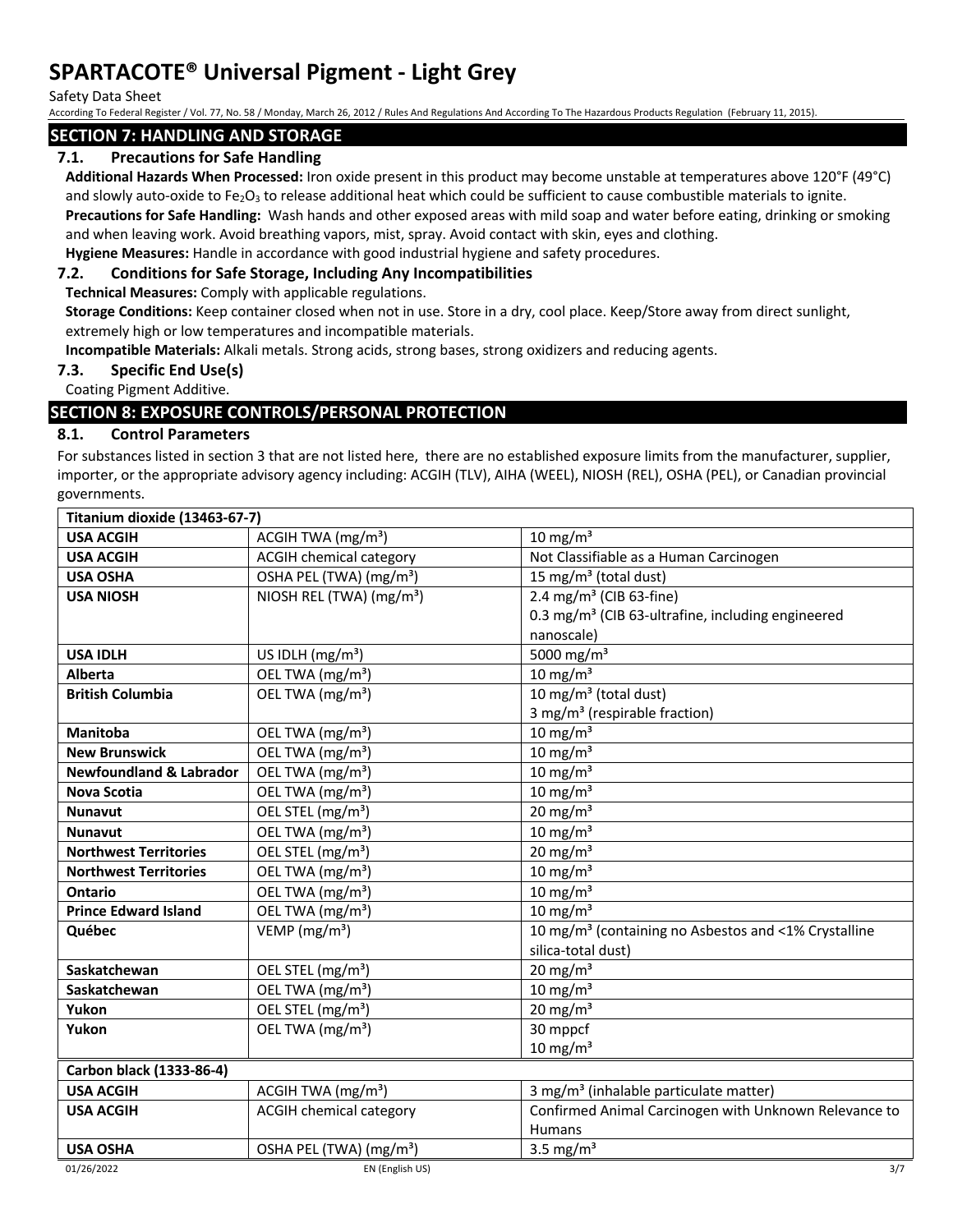Safety Data Sheet

According To Federal Register / Vol. 77, No. 58 / Monday, March 26, 2012 / Rules And Regulations And According To The Hazardous Products Regulation (February 11, 2015).

| <b>USA NIOSH</b>                   | NIOSH REL (TWA) (mg/m <sup>3</sup> ) | 3.5 mg/ $m3$                                                             |
|------------------------------------|--------------------------------------|--------------------------------------------------------------------------|
|                                    |                                      | $0.1$ mg/m <sup>3</sup> (Carbon black in presence of Polycyclic aromatic |
|                                    |                                      | hydrocarbons)                                                            |
| <b>USA IDLH</b>                    | US IDLH $(mg/m3)$                    | 1750 mg/m <sup>3</sup>                                                   |
| <b>Alberta</b>                     | OEL TWA (mg/m <sup>3</sup> )         | 3.5 mg/ $m3$                                                             |
| <b>British Columbia</b>            | OEL TWA (mg/m <sup>3</sup> )         | 3 mg/m <sup>3</sup> (inhalable)                                          |
| <b>Manitoba</b>                    | OEL TWA (mg/m <sup>3</sup> )         | 3 mg/m <sup>3</sup> (inhalable particulate matter)                       |
| <b>New Brunswick</b>               | OEL TWA (mg/m <sup>3</sup> )         | 3.5 mg/m <sup>3</sup>                                                    |
| <b>Newfoundland &amp; Labrador</b> | OEL TWA (mg/m <sup>3</sup> )         | 3 mg/m <sup>3</sup> (inhalable particulate matter)                       |
| Nova Scotia                        | OEL TWA (mg/m <sup>3</sup> )         | 3 mg/m <sup>3</sup> (inhalable particulate matter)                       |
| <b>Nunavut</b>                     | OEL STEL (mg/m <sup>3</sup> )        | 7 mg/m $3$                                                               |
| <b>Nunavut</b>                     | OEL TWA (mg/m <sup>3</sup> )         | 3.5 mg/m <sup>3</sup>                                                    |
| <b>Northwest Territories</b>       | OEL STEL (mg/m <sup>3</sup> )        | 7 mg/m $3$                                                               |
| <b>Northwest Territories</b>       | OEL TWA (mg/m <sup>3</sup> )         | 3.5 mg/m <sup>3</sup>                                                    |
| Ontario                            | OEL TWA (mg/m <sup>3</sup> )         | 3 mg/m <sup>3</sup> (inhalable particulate matter)                       |
| <b>Prince Edward Island</b>        | OEL TWA (mg/m <sup>3</sup> )         | 3 mg/m <sup>3</sup> (inhalable particulate matter)                       |
| Québec                             | VEMP ( $mg/m3$ )                     | 3 mg/m <sup>3</sup> (inhalable dust)                                     |
| <b>Saskatchewan</b>                | OEL STEL (mg/m <sup>3</sup> )        | 7 mg/m $3$                                                               |
| Saskatchewan                       | OEL TWA (mg/m <sup>3</sup> )         | 3.5 mg/ $m3$                                                             |
| Yukon                              | OEL STEL (mg/m <sup>3</sup> )        | 7 mg/m $3$                                                               |
| Yukon                              | OEL TWA (mg/m <sup>3</sup> )         | 3.5 mg/ $m3$                                                             |

### **8.2. Exposure Controls**

**Appropriate Engineering Controls:** Suitable eye/body wash equipment should be available in the vicinity of any potential exposure. Ensure adequate ventilation, especially in confined areas. Ensure all national/local regulations are observed.

**Personal Protective Equipment:** Gloves. Protective clothing. Protective goggles.



**Materials for Protective Clothing:** Chemically resistant materials and fabrics.

**Hand Protection:** Wear protective gloves.

**Eye and Face Protection:** Chemical safety goggles.

**Skin and Body Protection:** Wear suitable protective clothing.

**Respiratory Protection:** If exposure limits are exceeded or irritation is experienced, approved respiratory protection should be worn. In case of inadequate ventilation, oxygen deficient atmosphere, or where exposure levels are not known wear approved respiratory protection.

**Other Information:** When using, do not eat, drink or smoke.

## **SECTION 9: PHYSICAL AND CHEMICAL PROPERTIES**

**9.1. Information on Basic Physical and Chemical Properties**

| <b>Physical State</b>            | $\ddot{\phantom{a}}$ | Liquid        |
|----------------------------------|----------------------|---------------|
| Appearance                       | $\ddot{\cdot}$       | Light Grey    |
| Odor                             | $\ddot{\phantom{a}}$ | Not available |
| <b>Odor Threshold</b>            |                      | Not available |
| рH                               |                      | Not available |
| <b>Evaporation Rate</b>          | $\ddot{\phantom{a}}$ | Not available |
| <b>Melting Point</b>             | $\ddot{\cdot}$       | Not available |
| <b>Freezing Point</b>            | $\ddot{\phantom{a}}$ | Not available |
| <b>Boiling Point</b>             | $\ddot{\cdot}$       | Not available |
| <b>Flash Point</b>               | $\ddot{\cdot}$       | Not available |
| <b>Auto-ignition Temperature</b> |                      | Not available |
| <b>Decomposition Temperature</b> | $\ddot{\phantom{a}}$ | Not available |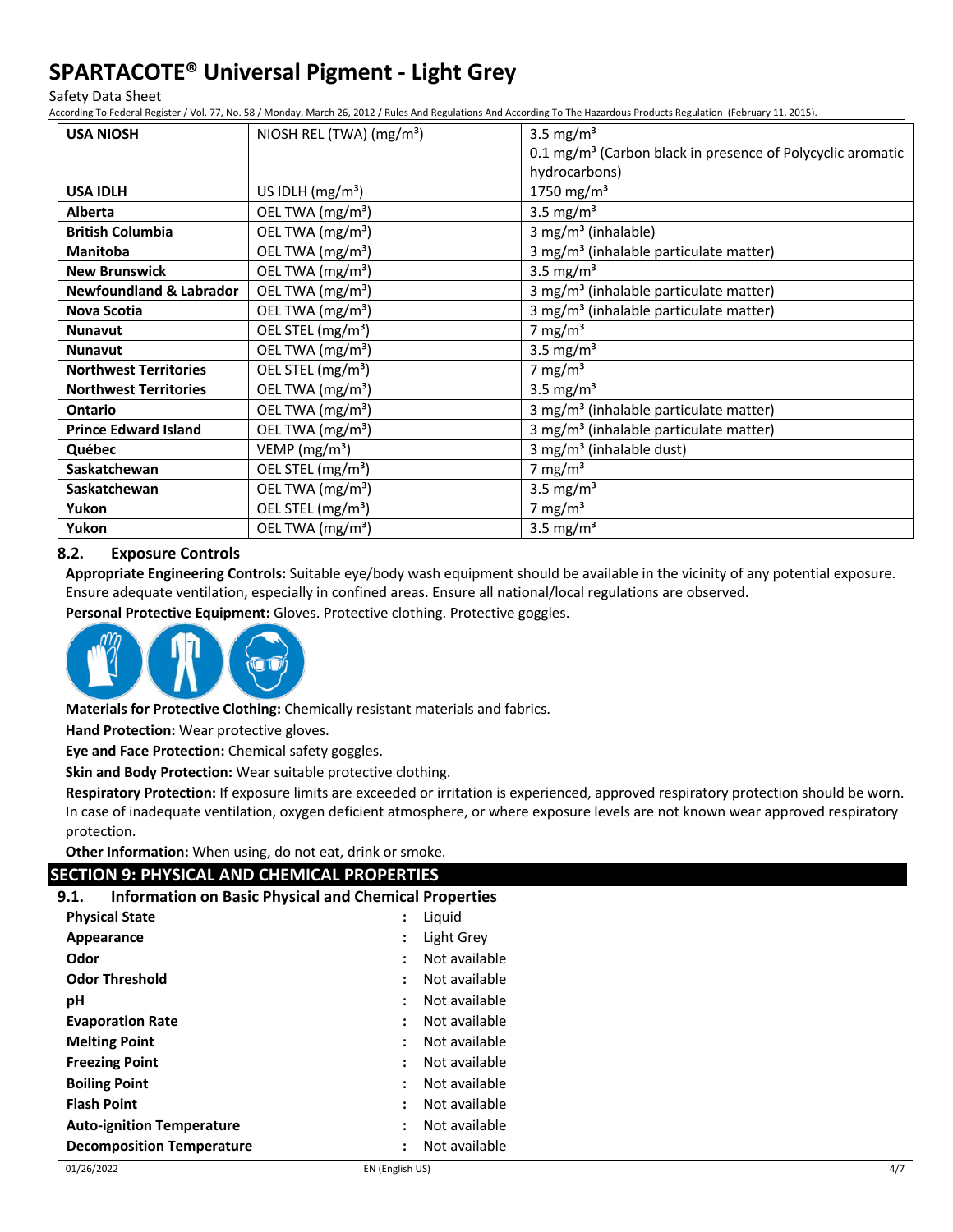Safety Data Sheet

According To Federal Register / Vol. 77, No. 58 / Monday, March 26, 2012 / Rules And Regulations And According To The Hazardous Products Regulation (February 11, 2015).

| Flammability (solid, gas)                     | $\ddot{\cdot}$       | Not applicable   |
|-----------------------------------------------|----------------------|------------------|
| Lower Flammable Limit                         | $\ddot{\phantom{a}}$ | Not available    |
| <b>Upper Flammable Limit</b>                  |                      | Not available    |
| <b>Vapor Pressure</b>                         | :                    | Not available    |
| Relative Vapor Density at 20°C                | $\ddot{\cdot}$       | Not available    |
| <b>Relative Density</b>                       | $\ddot{\phantom{a}}$ | Not available    |
| <b>Specific Gravity</b>                       |                      | $2.056 - 2.08$   |
| Solubility                                    | $\ddot{\phantom{a}}$ | Water: Insoluble |
| <b>Partition Coefficient: N-Octanol/Water</b> | :                    | Not available    |
| <b>Viscosity</b>                              | :                    | Not available    |

## **SECTION 10: STABILITY AND REACTIVITY**

**10.1. Reactivity:** Hazardous reactions will not occur under normal conditions.

- **10.2. Chemical Stability:** Stable under recommended handling and storage conditions (see section 7).
- **10.3. Possibility of Hazardous Reactions:** Hazardous polymerization will not occur.
- **10.4. Conditions to Avoid:** Direct sunlight, extremely high or low temperatures, and incompatible materials.
- **10.5. Incompatible Materials:** Alkali metals. Strong acids, strong bases, strong oxidizers and reducing agents.
- **10.6. Hazardous Decomposition Products:** Thermal decomposition may produce: Carbon oxides (CO, CO<sub>2</sub>). Metal oxides.

# **SECTION 11: TOXICOLOGICAL INFORMATION**

# **11.1. Information on Toxicological Effects - Product**

**Acute Toxicity (Oral):** Not classified

**Acute Toxicity (Dermal):** Not classified

**Acute Toxicity (Inhalation):** Not classified

**LD50 and LC50 Data:** Not available

**Skin Corrosion/Irritation:** Not classified

**Eye Damage/Irritation:** Not classified

**Respiratory or Skin Sensitization:** Not classified

**Germ Cell Mutagenicity:** Not classified

### **Carcinogenicity:** Not classified

**Specific Target Organ Toxicity (Repeated Exposure):** Not classified.

**Reproductive Toxicity:** Not classified

**Specific Target Organ Toxicity (Single Exposure):** Not classified

**Aspiration Hazard:** Not classified

**Symptoms/Injuries After Inhalation:** Prolonged exposure may cause irritation.

**Symptoms/Injuries After Skin Contact:** Prolonged exposure may cause skin irritation.

**Symptoms/Injuries After Eye Contact:** May cause slight irritation to eyes.

**Symptoms/Injuries After Ingestion:** Ingestion may cause adverse effects.

**Chronic Symptoms:** None expected under normal conditions of use. However, titanium dioxide and carbon black are dissolved in liquid and are likely not to become airborne. Thus, the hazards usually associated are not applicable to this product.

## **11.2. Information on Toxicological Effects - Ingredient(s)**

**LD50 and LC50 Data:**

| <b>LD50 Oral Rat</b><br>$>10000$ mg/kg<br>Carbon black (1333-86-4)                                |
|---------------------------------------------------------------------------------------------------|
|                                                                                                   |
|                                                                                                   |
| LD50 Oral Rat<br>> 8000 mg/kg                                                                     |
| $>$ 4.6 mg/m <sup>3</sup> (Exposure time: 4 h)<br><b>LC50 Inhalation Rat</b>                      |
| ATE US/CA (dust, mist)<br>1.50 mg/l/4h                                                            |
| Titanium dioxide (13463-67-7)                                                                     |
| 2B<br><b>IARC Group</b>                                                                           |
| <b>OSHA Hazard Communication Carcinogen List</b><br>In OSHA Hazard Communication Carcinogen list. |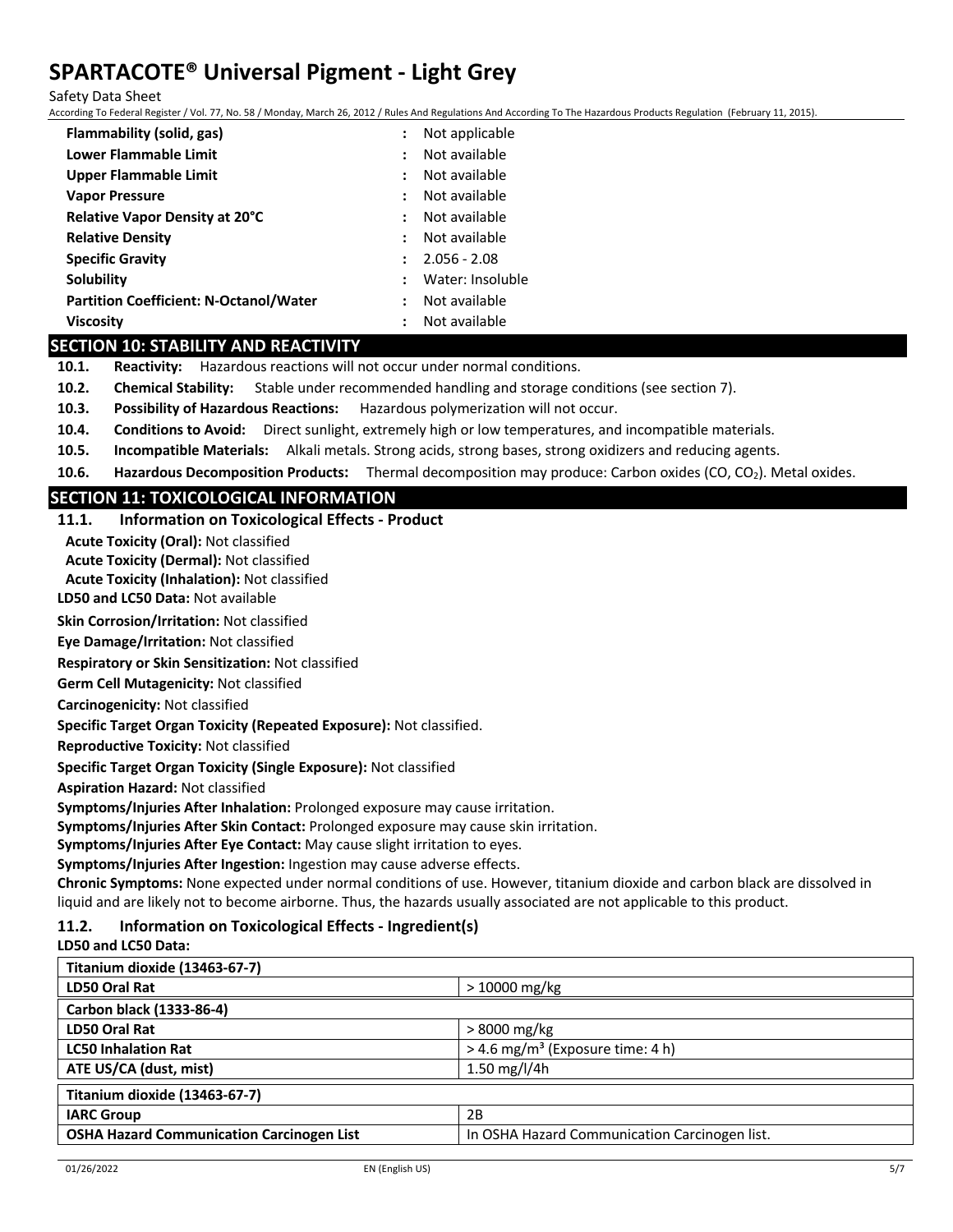Safety Data Sheet

According To Federal Register / Vol. 77, No. 58 / Monday, March 26, 2012 / Rules And Regulations And According To The Hazardous Products Regulation (February 11, 2015).

| Carbon black (1333-86-4)                  |                                               |
|-------------------------------------------|-----------------------------------------------|
| <b>IARC Group</b>                         | 2B                                            |
| OSHA Hazard Communication Carcinogen List | In OSHA Hazard Communication Carcinogen list. |
|                                           |                                               |

## **SECTION 12: ECOLOGICAL INFORMATION**

**12.1. Toxicity** No additional information available

**Carbon black (1333-86-4)**

**EC50 Daphnia 1 1 5600 mg/l (Exposure time: 24 h - Species: Daphnia magna)** 

### **12.2. Persistence and Degradability**

#### **SPARTACOTE® Universal Pigment - Light Grey**

**Persistence and Degradability** Not established.

#### **12.3. Bioaccumulative Potential**

## **SPARTACOTE® Universal Pigment - Light Grey**

**Bioaccumulative Potential** Not established.

12.4. Mobility in Soil Not available

## **12.5. Other Adverse Effects**

**Other Information:** Avoid release to the environment.

## **SECTION 13: DISPOSAL CONSIDERATIONS**

## **13.1. Waste treatment methods**

**Waste Disposal Recommendations:** Dispose of contents/container in accordance with local, regional, national, territorial, provincial, and international regulations.

**Ecology - Waste Materials:** Avoid release to the environment. This material is hazardous to the aquatic environment. Keep out of sewers and waterways.

## **SECTION 14: TRANSPORT INFORMATION**

The shipping description(s) stated herein were prepared in accordance with certain assumptions at the time the SDS was authored, and can vary based on a number of variables that may or may not have been known at the time the SDS was issued.

- **14.1. In Accordance with DOT** Not regulated for transport
- **14.2. In Accordance with IMDG** Not regulated for transport
- 14.3. In Accordance with IATA Not regulated for transport
- 14.4. In Accordance with TDG Not regulated for transport

# **SECTION 15: REGULATORY INFORMATION**

#### **15.1. US Federal Regulations**

**Titanium dioxide (13463-67-7)**

Listed on the United States TSCA (Toxic Substances Control Act) inventory

**Carbon black (1333-86-4)**

Listed on the United States TSCA (Toxic Substances Control Act) inventory

## **15.2. US State Regulations**

## **California Proposition 65**

**WARNING:** This product can expose you to Titanium dioxide, which is known to the State of California to cause cancer.  $\sqrt{N}$ For more information go to www.P65Warnings.ca.gov.

| <b>Chemical Name (CAS No.)</b>                             | Carcinogenicity | <b>Developmental</b> | <b>Female Reproductive</b> | <b>Male Reproductive</b> |
|------------------------------------------------------------|-----------------|----------------------|----------------------------|--------------------------|
|                                                            |                 | <b>Toxicity</b>      | <b>Toxicity</b>            | <b>Toxicity</b>          |
| Titanium dioxide (13463-67-7)                              |                 |                      |                            |                          |
| Carbon black (1333-86-4)                                   |                 |                      |                            |                          |
| Titanium dioxide (13463-67-7)                              |                 |                      |                            |                          |
| U.S. - New Jersey - Right to Know Hazardous Substance List |                 |                      |                            |                          |
| U.S. - Pennsylvania - RTK (Right to Know) List             |                 |                      |                            |                          |
| U.S. - Massachusetts - Right To Know List                  |                 |                      |                            |                          |
| Carbon black (1333-86-4)                                   |                 |                      |                            |                          |